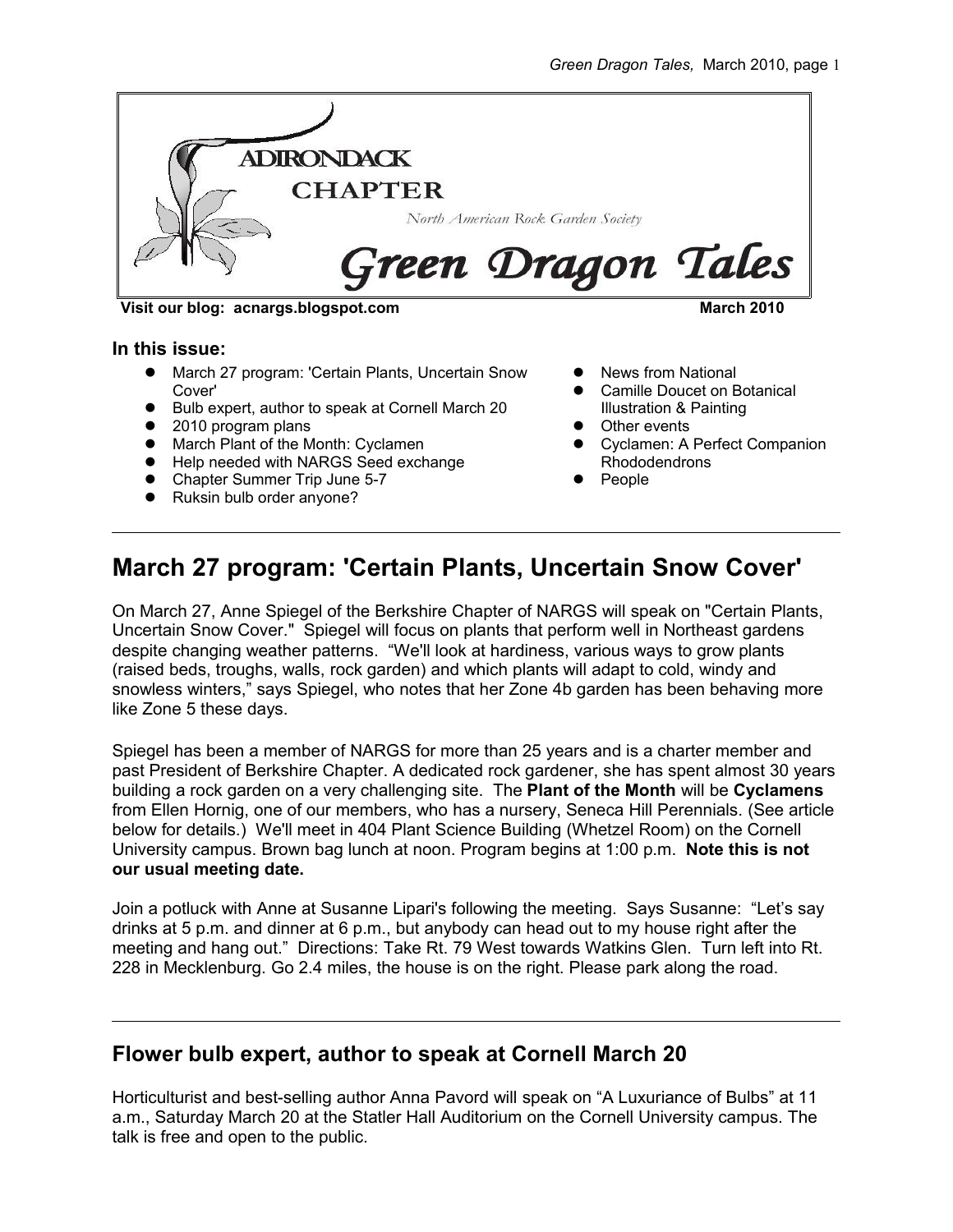Pavord has been the gardening correspondent for The Independent (UK) since 1986 and has written eight books, including the bestseller *The Tulip* and 2009's *Bulb*.

"Of all the different plants in the world, bulbs intrigue me the most," says Pavord. "As a gardener, I appreciate the way they mark the seasons. Bulbs are not just a spring thing. In this talk I introduce some of my favorites and suggest how they might be used in a garden." After the talk, Pavord will sign copies of her new book, *Bulb*, which will be available for sale.

### **2010 program plans**

Our **tentative** program line up for 2010. Details in future newsletters or : [acnargs.blogspot.com](http://acnargs.blogspot.com/)

- March 27: **Gardening without Snowcover** Anne Spiegel of the Berkshire Chapter of NARGS. (Note this is **not our usual meeting date**.) See details above.
- April 17: **Dwarf Conifer Gardens**, Jerry Kral will talk about conifers he grows in his Rochester gardens and special treasures from his trip to the Czech Republic.
- May 15: **Plant Sale**, Ithaca.
- June 5-7: Chapter **Summer Trip** to Stonecrop, Storm King, NY Botanical Garden, Wave Hill, Planting Fields and more. (See article below.)
- July 17: **Member garden tours.**
- August 21: **Members only plant sale.**
- September 18, October 16 and November 20 **programs to be announced**.

### **March Plant of the Month: Cyclamen**

*From John Gilrein, Plant of the Month Coordinator:*

Our March 2010 Plant of the Month is Cyclamen. Our plants will be from Ellen Hornig, one of our members, who has a nursery, [Seneca Hill](http://www.senecahillperennials.com/) [Perennials,](http://www.senecahillperennials.com/) in Oswego County, NY. We will have *Cyclamen hederifolium* and *Cyclamen purpurascens,* which are both hardy in our area.

*C. hederifolium* is a fall blooming Cyclamen, and is summer dormant. *C. purpurascens* is an evergreen, summer-blooming Cyclamen. Leaf shape and silver markings on leaves are variable. The leaves can be extremely attractive, even without flowers. A mature



*Cyclamen hederifolium as ground cover. Photo by Bill Bischoff.* 

*C. hederifolium* can have a dinner plate sized tuber and hundreds of flowers. The flowers are smaller than florist's Cyclamen (non-hardy *C. persicum*), but make up for their smaller size with sheer abundance.

These Cyclamen will perform best in part shade in a humus rich, well drained soil, with a near neutral or alkaline pH. They are tolerant of lower pH conditions, evidenced by growing under Rhododendrons shown in the Cyclamen article at the end of the newsletter. Cyclamen are tolerant of root competition but intolerant of poor drainage. *C. hederifolium* should be planted where it will not be disturbed during its summer dormancy. Cyclamen tubers should be planted near the soil surface and mulched. *C. purpurascens* prefers to stay moist during the summer. Our Plant of the Month will be from a cold greenhouse, so it will need to be acclimatized before planting outside.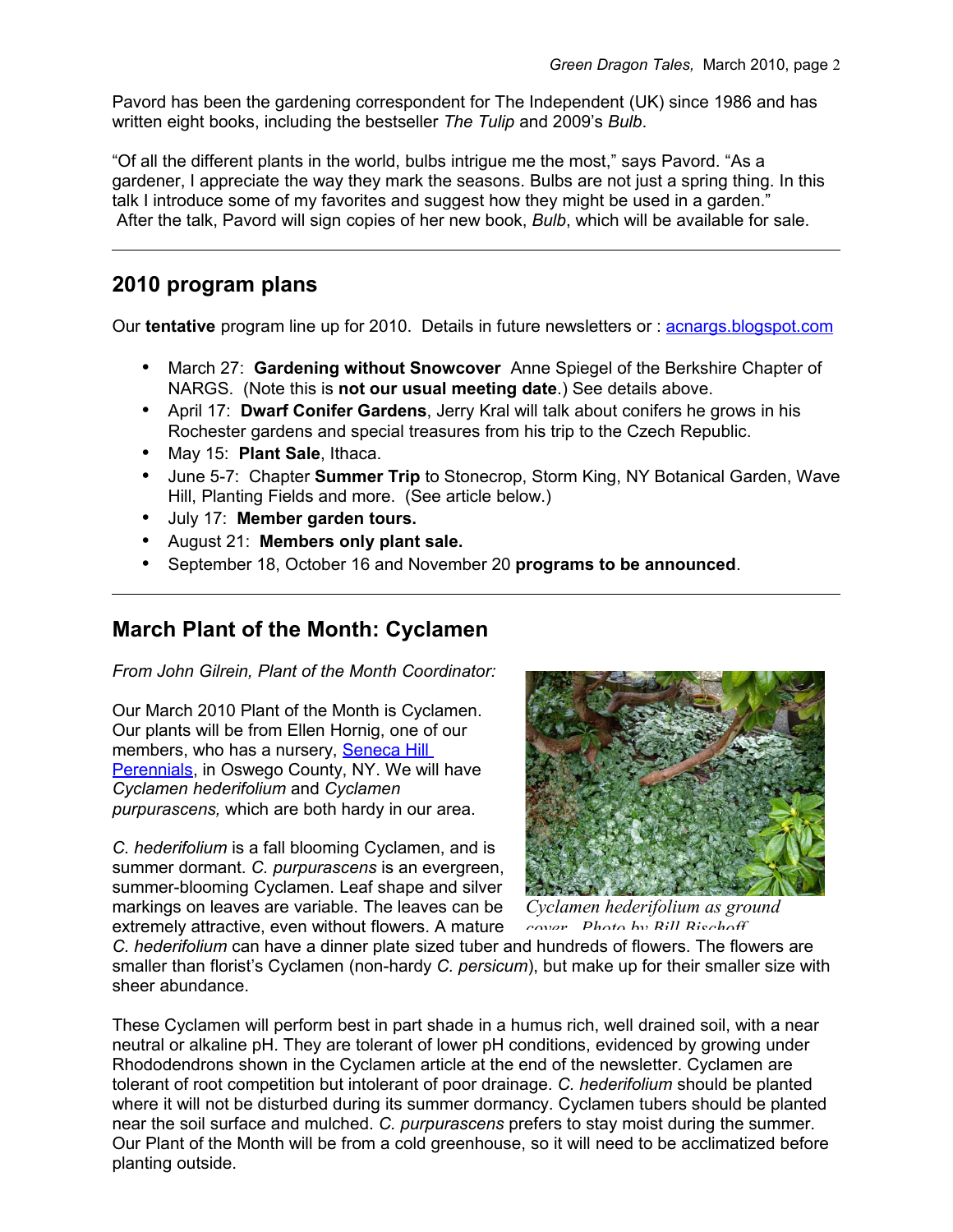Additional cultivation information can be obtained from the [Cyclamen Society's](http://www.cyclamen.org/cultiv_set.html) website. Next month's Plant of the Month will be dwarf conifers.

## **NARGS Seed exchange - Time to pick!**

*From Susanne Lipari and BZ Marranca:*

Our Chapter is in the middle of fulfilling the orders for the 2nd round of the NARGS seed exchange. You are all encouraged to help, you do not need to be a member in NARGS National. Why would you do that?

- Because those working on this project have the right to pick up to 100 seed packets (\$5 per 20 packets).
- Because you get to hang out with a fun bunch of people and get fed and pampered to keep you in a good mood.
- Because it's something that needs to be done.

There will be sessions on the weekends and in the evenings until all orders have been picked. We will be working at KPL in the cellar hallway outside BZ's old office. (To get there, go down the stairs at the end of the central greenhouse isle. At the foot of the stairs, turn right and you will see us.) Parking on the Cornell campus is free after 5 PM and on weekends.

Please send BZ [\(mmm10@cornell.edu\)](mailto:mmm10@cornell.edu) an email to let her know that you can help and get the latest schedule of work sessions.

### **Chapter Summer Trip June 5-7**

*From Susanne Lipari, membership coordinator [\(sel3@cornell.edu\)](mailto:sel3@cornell.edu):*

**On Saturday, June 5**, we will be heading down to [Stonecrop](http://www.stonecrop.org/) to visit that lovely Cabot garden in its early summer glory. People wishing to also visit the sculpture garden at [Storm King](http://www.stormking.org/) can do that afterwards and then join the rest of the group at the lodging (TBA).

**On Sunday, June 6**, we will be given a tour of the [rock garden at NY Botanic Garden](http://www.nybg.org/gardens/test_garden.php?id_gardens_collections=36) by garden's curator, Jody Payne. After the tour, we can explore the rest of the garden or visit [Wave](http://www.wavehill.org/home/) [Hill,](http://www.wavehill.org/home/) not far away. We will meet at the [East Norwich Inn](http://www.eastnorwichinn.com/) in Oyster Bay on Long Island. There will be a cocktail hour in the courtyard of the lovely [Chelsea Mansion,](http://chelseamansion.com/) one of the Gold Coast mansions, followed by dinner in a local restaurant (TBA).

**On Monday, June 7**, we will visit [Planting Fields Arboretum,](http://www.plantingfields.org/) with its synoptic garden, newly established Daphne collection, the rose garden, heather garden, late flowering rhododendrons.... Leaving Planting Fields, we can stop in at [Martin Viette Nursery](http://www.inthegardenradio.com/) and – most importantly - stock up on goodies at [Trader Joe's.](http://www.traderjoes.com/index.html) Return to Ithaca whenever you have had enough of Long Island.

Please let [me \(sel3@cornell.edu\)](mailto:sel3@cornell.edu) or [BZ \(mmm10@cornell.edu\)](mailto:mmm10@cornell.edu) know if you will join us for the trip, and if you will need us to make lodging arrangements for you and for which nights (the individual events – except Planting Fields - can be done as day trips for those who cannot spare more than one day).

### **Seed starting resources:**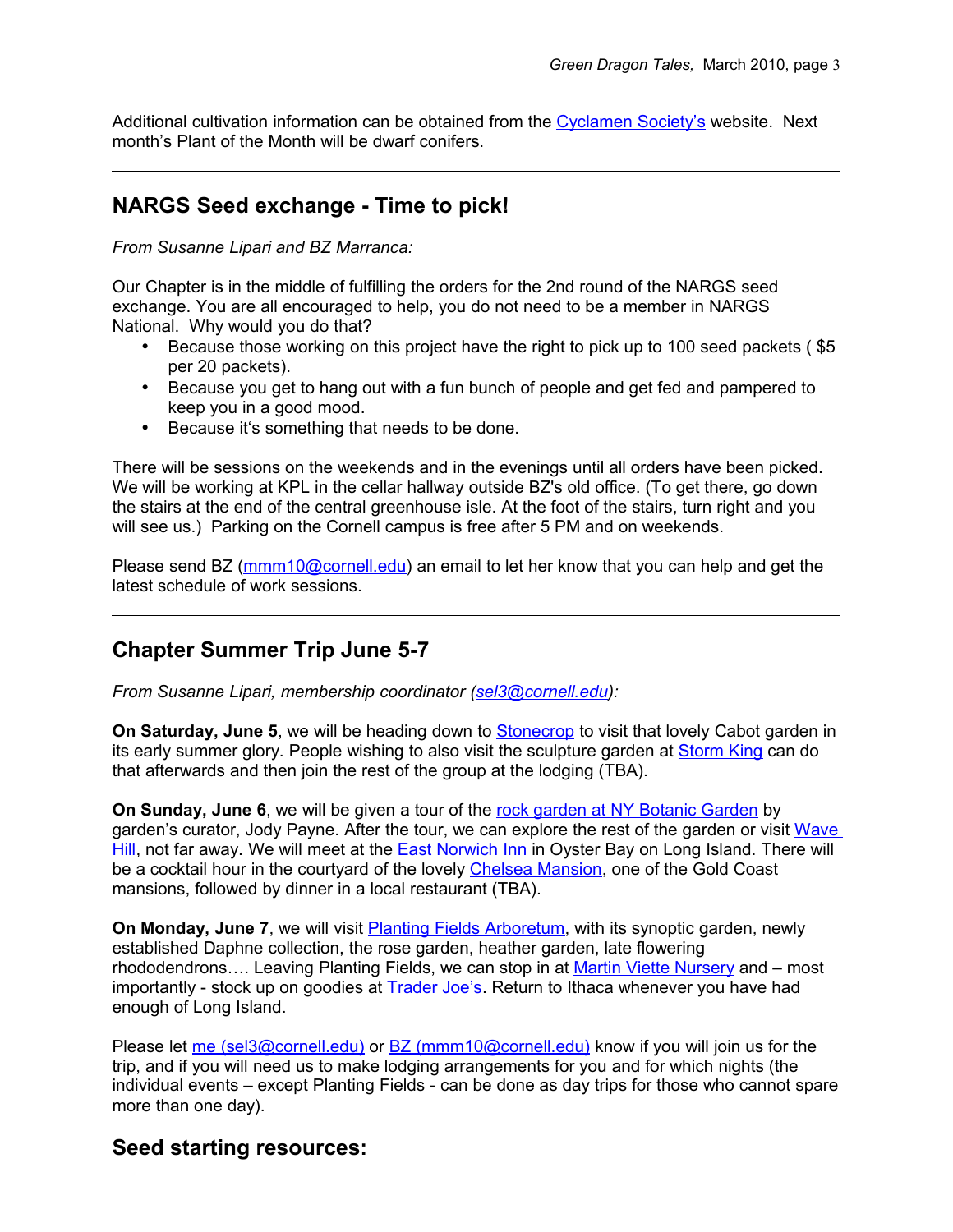*Member Lynn Purdon Yenkey suggests:* [Rob's plants](http://www.robsplants.com/seed/germination.php) (Rob has tons of info he's tried on lots & lots of plants) and [Tom Clothier's Garden Walk and Talk](http://tomclothier.hort.net/) (This site is amazing for not just alpine, but all kinds of seeds. There is an entire database for *Penstemons*.)

## **Ruksin bulb order anyone?**

*From John Gilrein, Plant of the Month coordinator [\(basecamp@alum.syracuse.edu\)](mailto:basecamp@alum.syracuse.edu):*

Two years ago a small group of Adirondack Chapter members placed a collective order to Janis Ruksans' Bulb Nursery in Latvia. Ruksans was a speaker at one of our chapter meetings and is also a well-renown author of a book on bulbs. He has had access for years to areas formerly behind the iron curtain (the USSR) and other areas of Central and Eastern Asia (inaccessible to Americans in the past), and has collected seeds from many exotic areas.

His nursery has available many bulbs available either exclusively from him, or at least not widely available in the trade. Bulbs available vary from \$2 Alliums to \$80 Trilliums, and from easy to grow bulbs to some requiring very special conditions. The catalog includes a large selection of Alliums, Corydalis, Crocus, Iris, and Tulips.

Is anyone interested in working on a group order to Ruksans' Nursery? I'm volunteering to help, but not to be in charge of the order.

Contact info: Mr. Janis Ruksans Bulb Nursery, P. O. STALBE, LV-4151 Cesis distr., LATVIA Telephone: ++371-29-41-84-40, 641-00-326, Fax: ++371-641-64-003, E-mail: [janis.bulb@hawk.lv](mailto:janis.bulb@hawk.lv) Catalog: US\$5.00

### **News from National**

#### **NARGS Board nominees**

*From Alice Nicolson, Chair, Nominating Committee [\(taxonomy@verizon.net\)](mailto:taxonomy@verizon.net):* On behalf of the NARGS Nominating Committee, I present the list of nominees for the three upcoming positions on the Board of Directors for 2010-2013. They will be voted on at the NARGS annual meeting in Colorado in July 2010.

- Jane Grushow--Pennsylvania
- Philip MacDougall--British Columbia
- Anne Spiegel--New York

Visit<http://acnargs.blogspot.com/>for short bios of the nominees.

#### **May 8 deadline for NARGS awards nominations**

*From Lee Curtis, Chair NARGS Awards Committee [\(buzz.curtis@netscape.com\)](mailto:buzz.curtis@netscape.com):*

The North American Rock Garden Society is seeking nominations for six prestigious awards, the Award of Merit, the Marcel le Piniec Award, the Edgar T. Wherry Award, the Carleton R. Worth Award, the Marvin E. Black Award, and the Linc and Timmy Foster Millstream Garden Award. For information about the awards and nomination details, see the Rock Garden Quarterly, Winter 2010, page 52-53. Or check the NARGS website, http://www.nargs.org/ Click on Board and Committees at the bottom of the page, and under Committees you will find Nomination procedure and lists of past recipients.

### **Camille Doucet to speak on Botanical Illustration & Painting**

*From Rosemarie Parker [Gardener.Parker@gmail.com:](mailto:Gardener.Parker@gmail.com)*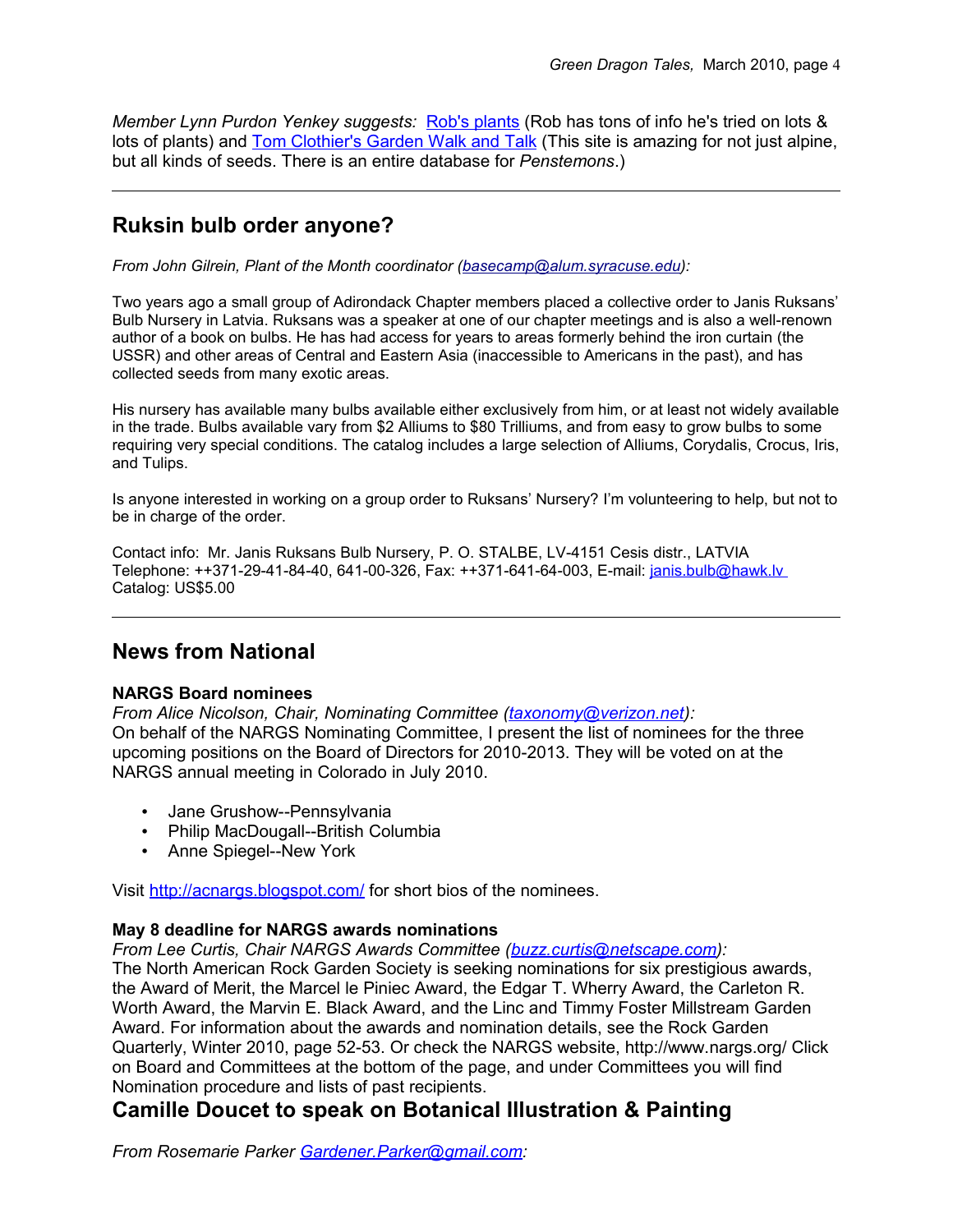The Finger Lakes Native Plant Society present a slide show & talk by Camille Doucet, Painter, Botanical Illustrator, Watercolor Teacher, & President of the local chapter of the Guild of Natural Science Illustrators on Botanical Illustration & Painting

In conjunction with the Living Light art show at the Tompkins County Public Library, Camille Doucet, one of the invited guest jurors, will present a different side of botany than we usually hear at FLNPS meetings. Camille will speak about the business of being an artist and art teacher, using slides of her work to discuss painting from photos and from live specimens. Her love of nature, of science, and of gardening is evident in her detailed images. Be ready for a visual treat!

Thursday, March 18, 2010, 7:00 to 8:30 PM, at Cornell Cooperative Extension of Tompkins County, 615 Willow Ave., Ithaca. All are welcome!

#### **Other events**

- March 18: Camille Doucet, Botanical Illustration & Painting. (See article above.)
- March 20: " A Luxuriance of Bulbs," presentation by **British bulb expert Anna Pavord**, author of *The Tulip* and *Bulb*, Statler Hall, Cornell University, 11 a.m.
- July 11-14: **NARGS Annual Meeting**, Salida, Colo. More info: [www.rmcnargs.org](http://www.rmcnargs.org/) Carol Eichler and Donna Kraft have registered and are getting psyched to go on some serious/fun alpine hikes. Are others from the Chapter going too? If so, maybe we could share a car rental from Denver to Salida. Contact Carol at [ceichler@twcny.rr.com.](mailto:ceichler@twcny.rr.com)

# **Cyclamen: A Perfect Companion Plant for Rhododendrons**

*Bill Bischoff, Surrey, BC*

Let me introduce you to one of the small wonders of the Mediterranean area, the beautiful *Cyclamen*, all 22 species of them. As the cacti are native to the Americas, so are *Cyclamen* true children of the lands between northern Africa and southern Europe.

*Cyclamen* grow throughout the Mediterranean region. From the west on the Balearic Islands; north to southern France, northern Italy, Switzerland, Germany, Austria and the southern mountains of Poland; northeast to the south west coast of the Caspian Sea in northern Iran; east to Greece, Turkey, Lebanon, and Israel; and south, to many of the Mediterranean islands, several



*Cyclamen coum groundcover. Photo by Bill Bischoff.*

locations in northern Africa, and one location in Somalia (Horn of Africa). When one looks at the area of distribution of *Cyclamen*, one sees that studying *Cyclamen* is also a lesson in geography and ancient history, as several species are named for their locations, sometimes using ancient place names. Also, in several locations more than one species grows.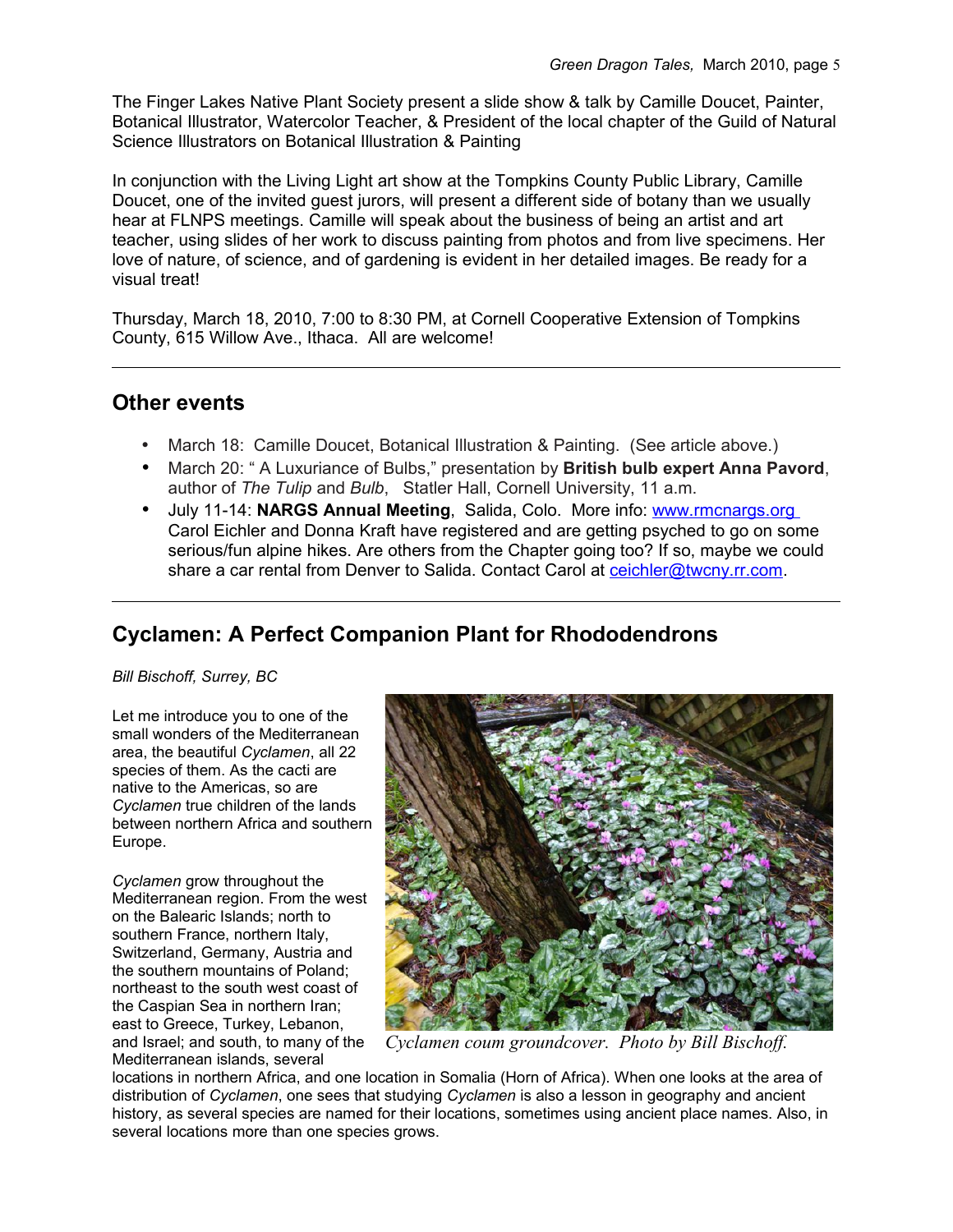That *Cyclamen* have flourished in the Mediterranean for a very long time is quite evident from the remarkable growing habits of these plants. So well adapted are they to the climate of this area that they have become summer dormant for the most part. Summer dormancy may be a rather difficult concept for many North American gardeners to accept. However, most *Cyclamen* are indeed without leaves and flowers for several weeks every summer. To make up for this, they are evergreen throughout winter. The exception is one species, *C. purpurascens*, the northern most growing species, which is mostly evergreen year round.

In northwest North America, we enjoy a climate that as far as *Cyclamen* are concerned could be considered as medium Mediterranean. It is warmer in the winter than their coldest northern growing areas and cooler in the summer than the rather hot Mediterranean islands and northern Africa. In the hottest growing areas, *Cyclamen* grow mostly at higher elevations, where they at least enjoy cooler nights. Our rather dry summers also suit them well, as it duplicates the condition in their respective native habitats. To really make them feel welcome in culture, use only the best draining mix to grow them in: lava rock, perlite, # 3 turkey grit (which can be used also as top-dressing), and very coarse compost. Most important, avoid having them stand in water for any length of time.

In succession, the different *Cyclamen* species will flower from mid January to mid December, with the occasional flower of *C. purpurascens* as late as Christmas. A dormancy period is a definite adaptation to the very dry and hot summer climate of the Mediterranean. Of the 22 recognized *Cyclamen* species, 18 are hardy enough to be considered outdoor plants in coastal British Columbia, Washington and Oregon. To successfully cultivate these plants, first familiarize yourself with their origin. Plants from north of the Alps withstand longer cold and wet conditions than plants from the hot and dry Mediterranean islands.

Most *Cyclamen* are shade tolerant, and so can be planted under trees and bushes, including rhododendrons. They are also very pH tolerant, although in extreme cases, a small top-dressing of crushed oyster shells will correct an over acidic condition without harming nearby acid-loving plants. When grown in full sun, expect smaller leaves, but more distinct leaf patterns. Once established in a garden, these plants will surprise one by where they decide to locate themselves as they naturalise. It is therefore important to be careful when weeding, so as not to rip seedlings out.

Most of us are likely to be familiar with the "supermarket" *Cyclamen*, which has shooting-star flowers, with flower petals bent back and upward. The leaves of these plants are beautifully marked, and all plants seam to have different leaf patterns. This is *C. persicum,* which is not hardy as an outdoor plant in Canada or other areas with freezing conditions. Its name might imply it's from Persia, i.e., Iran, but it comes from north-western Syria and eastern Turkey, which years ago were under Persian influence. These supermarket plants are highly cultivated and inbred, which results in gorgeous plants that are rather susceptible to disease, making home-cultivation difficult. Until you get more familiar with this species of *Cyclamen*, its best to treat them as cut flowers and not try to keep them alive over the longterm. Wild plants of this species are vastly different and are very resistant to pests and disease, but even *C. persicum* in the wild are not reliably hardy at temperatures below freezing, and so only pot-culture is advised. This will allow them to be moved indoors when freezing temperatures occur outside. Potted plants of this species (not inbred cultivars) can be placed in direct sun outside except for the coldest weeks of winter. Their almost infinite leaf coloration and patterns is attractive, and their flower colour is wideranging.

Among the other species, *C. coum* is perhaps the most available and hardiest winter flowering species, while *C. hederifolium* is the most available and hardiest fall flowering species. Images of the different species show both the beautiful, dainty flowers and the wonderful leaf patterns that are available.

*Cyclamen* are relatively long-lived plants, and so it is advisable to seed or plant them in the garden where you will disturb them the least. Remember to mark the spot well, so as not to dig where they are dormant and resting during the summer. Seedlings and young plants transplant easily any time, as long as care is taken not to damage the corm and the roots. If injured, a wound can be treated with fungicide such as garden sulfur, and then be left to dry for several days before replanting.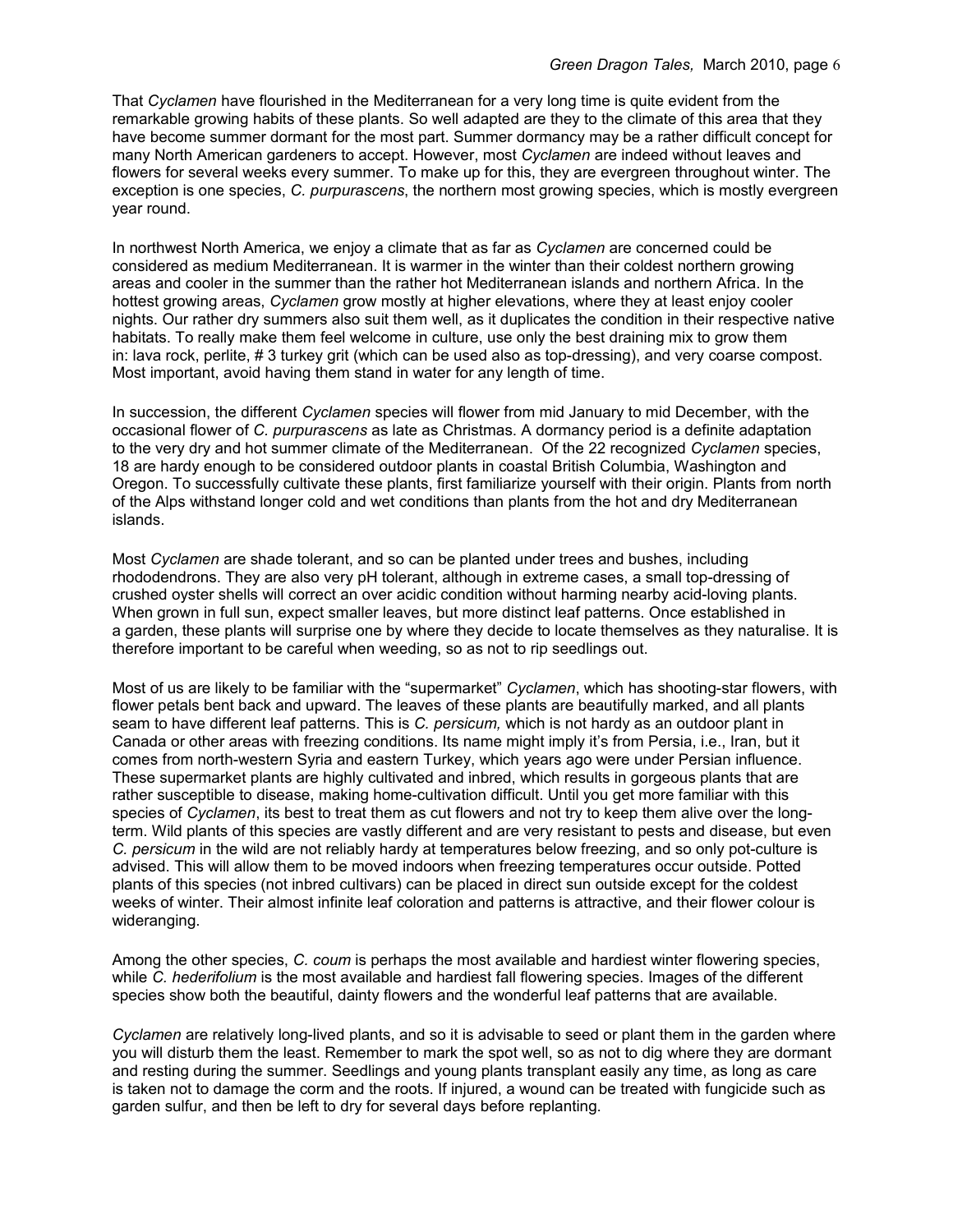As a group, *Cyclamen* offer an almost endless variety of leaf colorations and patterns. I suggest few gardens are large enough to hold them all. While the flowers may all seem to look alike except when examined closely, there are both color, scent and shape variations. These differences along with flowering time are used in identifying different species. Individual flowers can stay in bloom for more than eight weeks, especially with the early blooming kinds. When insects are not available for pollination, especially for species that bloom in the colder times of the year, *Cyclamen* can be self-pollinating. After a flower is fertilized, the flower stem starts to coil, placing the pod on the ground near the center of the plant. There, the seeds take all summer to ripen. If you want to collect the seed, keep an eye on these little coils, and when the seed capsule opens, be fast in collecting the seeds, or



*Mixed Cyclamen groundcover under Rhododendron. Photo by Bill Bischoff.*

ants or wasps may carry the seeds throughout your garden. Ants carry the seeds away to eat the sugary coating off the seeds, without doing harm to the seeds, and so disperse them. New plants often sprout up along ant trails where the seeds are discarded! Seeds, even when taken from a selfed pod, will not yield uniform plants, and many leaf color variations can be expected.

Bought or harvested seed should be sown as soon as possible, and covered with some five cm (two inches) of grit because they prefer to germinate in the dark. Planted seeds may take up to three year to germinate, so mark garden planting locations well, or if planted in pots, remove the germinated seeds, now small corms, each year when dormant for replanting, but keep the pots available so seeds that germinate in future years are not discarded. This pattern of germination is thought to better ensure seedling survival in locations where severe droughts periodically occur, as not all seedlings from a plant are then killed in any given severe drought year.

*Cyclamen* are mildly poisonous plants, and all parts of the plant are somewhat toxic. The underground corms, in their native locations are only eaten by pigs and in the Pacific Northwest, very little pest damage is apparent throughout the year. Weevils will occasionally take a bite out of a leaf and their larvae may damage part of a corm, but usually *Cyclamen* take care of themselves. During the summer, slugs might attack some seedpods, but a bit of slug bait will quickly solve this. Leaves that have been damaged either by accident or frost might succumb to a fungus, but removing these damaged parts or dusting with garden sulfur will overcome this problem.

In summary, wouldn't it be a welcome surprise starting next winter to see some of these Mediterranean jewels beautifying your garden with scented flowers, and to know they will continue to do so for many years to come. Especially after a winter storm, nothing lifts a gardener's heart and spirit higher than to see these little garden amethysts glowing above a blanket of glistening fresh snow. No matter what your plans are, to buy plants or to just broadcast seeds at random in to your garden, you will be more than justly rewarded for your efforts with cyclamens.

#### **Some Selected Species Descriptions**

*C. hederifolium: T*he specific name makes reference to the shape and markings of an ivy leaf (hedera = ivy); it is the most easily grown hardy *Cyclamen*. It grows in sun or semi-shade and its flowers are produced from late summer to autumn just before the leaves, which have some of the most wonderful leaf patterns of this genus. This species grows over a wide range throughout southern Europe and the extreme western part of Asia Minor, from southeastern France to shores of the Black Sea, just north of the Bosporus, as well as from Sardinia to the northwestern part of Crete. Its a robust plant and needs at least a square foot of space to show its fullest splendor. It is also a very long-lived plant, and some tubers can reach a size of 0.5 kg (over a pound) and are thought to be in excess of 100 years old. Plants from seeds will start to bloom in their second year, and from then on the plants will steadily increase in size, with 50 or more blooms after just five to six years. The tubers need to be planted at least 8 cm (3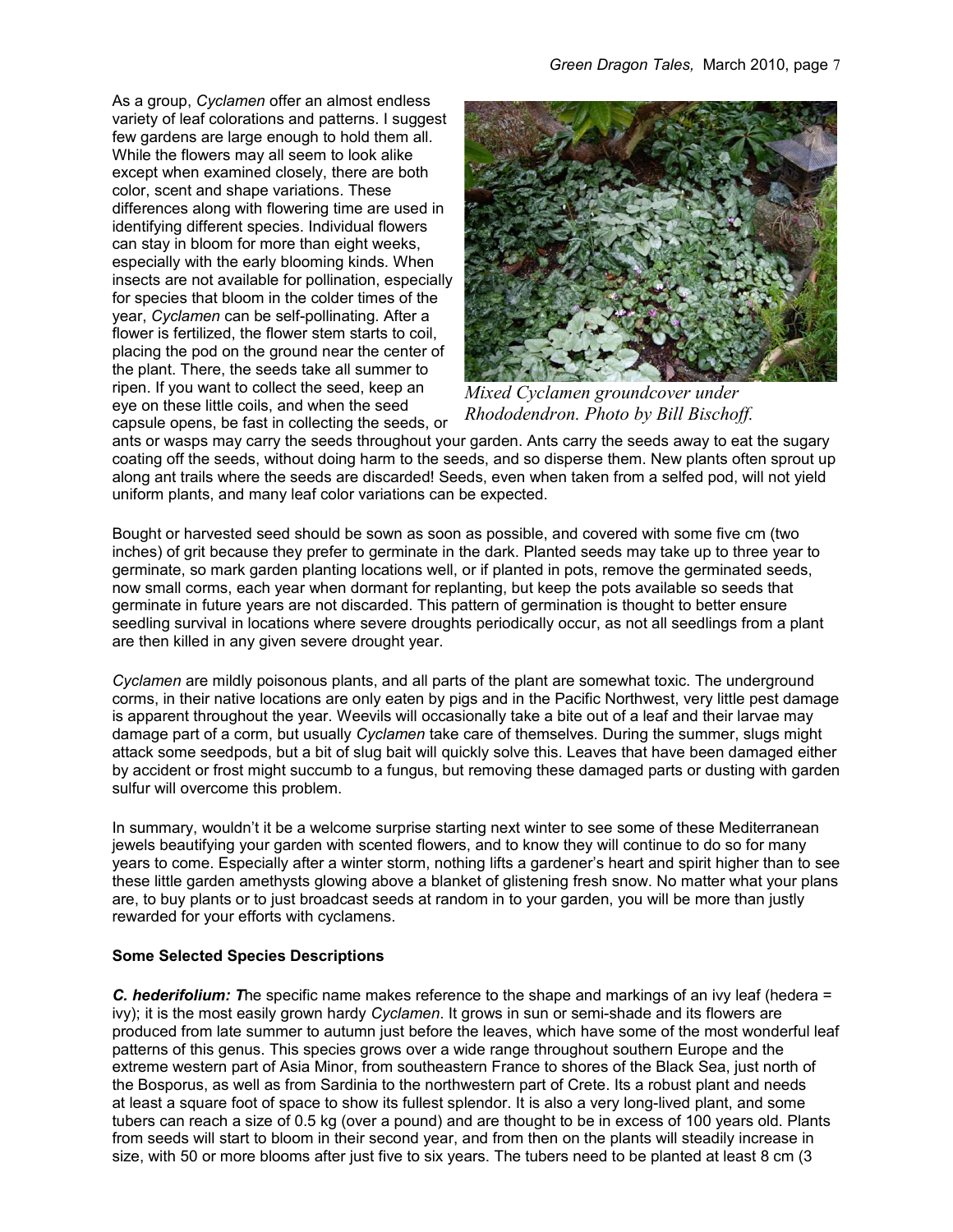inches) below grade to assure support for the leaf and flower stems, which grow under-ground and sideways away from the tuber for several 5-8 cm before showing above ground. The plant is dormant during July and August, but evergreen during the rest of the year. Depending on the genetics of the plant, flowers will show from late August on, with different varieties blooming over a three-month period. Flowers are held well above the plant and are elegantly shaped, with little bumps at the bottom of the petals. Colors can be white to very dark magenta. After flowering, the plant as an attractive ground cover. Grow this plant as a woodland plant under conifers, deciduous trees and bushes or as an accent plant in the open. Because it has sideways spreading roots (no roots on the bottom of the tuber), it can be easily grown in containers. Fertilize these plants only lightly and keep them evenly moist during active growth. A slight sprinkle of ground oyster shell will benefit them.

*C. coum:* This is one of the hardier species and one of the easiest to grow. It flowers from early winter and well into spring. It occurs from the mountains of Bulgaria south to Turkey and east into the Caucasus Mountains, including the Crimean Peninsula, usually in shady places. Leaf colors can be shiny green, silvery or have silvery-green zones in the leaves. The leaves are round to kidney shaped in the western end of its rowing region and tend to become more pointed toward the east. Grow this plant in soil with good drainage with the tubers at least eight cm (three inches) below the surface of the soil. Flowers are held well above the plants, giving an excellent show at a time when there is little else in bloom. When in bloom, the plants can tolerate snow or frost without being damaged, and the flowers are just as erect when the snow has melted as they were before being covered with snow. The petals are somewhat propeller shaped and tend to extend to the side of the flower. There are white, pink and dark magenta colors available, and most flowers have a dark zone at the base of the petals. Because of the many clones available, it is difficult to predict what color the flowers of seedlings will be. They need very little fertilizer, but *C. coum* does prefer a slightly alkaline soil, which can be achieved with a light top-dressing of lime chips or crushed oyster shells (a tea spoon full per plant). Because they are rather small and low to the ground, do not grow these plants close to more vigorously growing plants. From July to the end of August these plants are dormant, and new leaves begin to show in early September, which will persist to the next summer.

*C. alpinum,* syn. *C. trochopteranthum*, is a species in the *C. coum* group from southwestern Turkey where it grows in rocky areas, deciduous woodlands, and scrub. Flowers occur in spring and vary from pinkish carmine to white with a darker stain around the mouth. The petals are twisted, like a ship's propeller and the leaves are rounded or heartshaped with shallow toothing and silver green markings. This species will thrive in a sunny rock-garden and may need some protection from competitors, as it is smaller than *C. coum* and can easily be overwhelmed by more vigorous rock garden plants. Plant this species in an area where it has room to grow at least a foot deep. Fertilize only lightly and reduce watering during late summer. It is dormant during mid summer and evergreen for the rest of the year. There are several flower colors available.

*C. purpurascens:* This is the only evergreen cyclamen species It is native to mountain woods and rocky places in the most of the Alps, as far south as the southern foot-hills in northern Italy, and spans an area from south eastern France in the west to the southern most part of Poland and down into the northern Balkan States. Flowers appear from late summer to late autumn and are pale to deep carmine. Most are nicely scented, but is not as easy to grow and flower as some of the other species. It benefits from being kept cool and not allowed to dry out in summer, being planted deeply, and being well mulched. The species is well adapted to grow under trees and bushes and will naturalize under rhododendrons. This plant does not like root disturbance, and it is suggested to seed the plant where you want it to grow, as it is deep rooting. Plant seeds 10-15 cm (4-6 inches) deep and cover with some loose well-draining material. Allow about three years for all the seeds to germinate. The best place to grow *C. purpurascens* is in shaded areas, with definitely no midsummer afternoon sun. This species grows upward extensions from its growing areas on top of the tuber. These "floral-trunks" will elongate every year and should be covered with several inches of mulch if they show above grade. It appears that this is an adaptation to growing in a forested area where debris adds to the top of the soil every year. Because this is an evergreen species, it may add new leaves and shed older ones during all seasons. Keep evenly moist all year and fertilize only lightly.

*C. repandum:* This is a species from southern Europe, where it grows from south eastern France across the Southern Alps to the coastal area of the Balkan States. It is one of the last cyclamen species to break dormancy in spring, sometimes not until March. The leaves are heart shaped with a narrow and deep